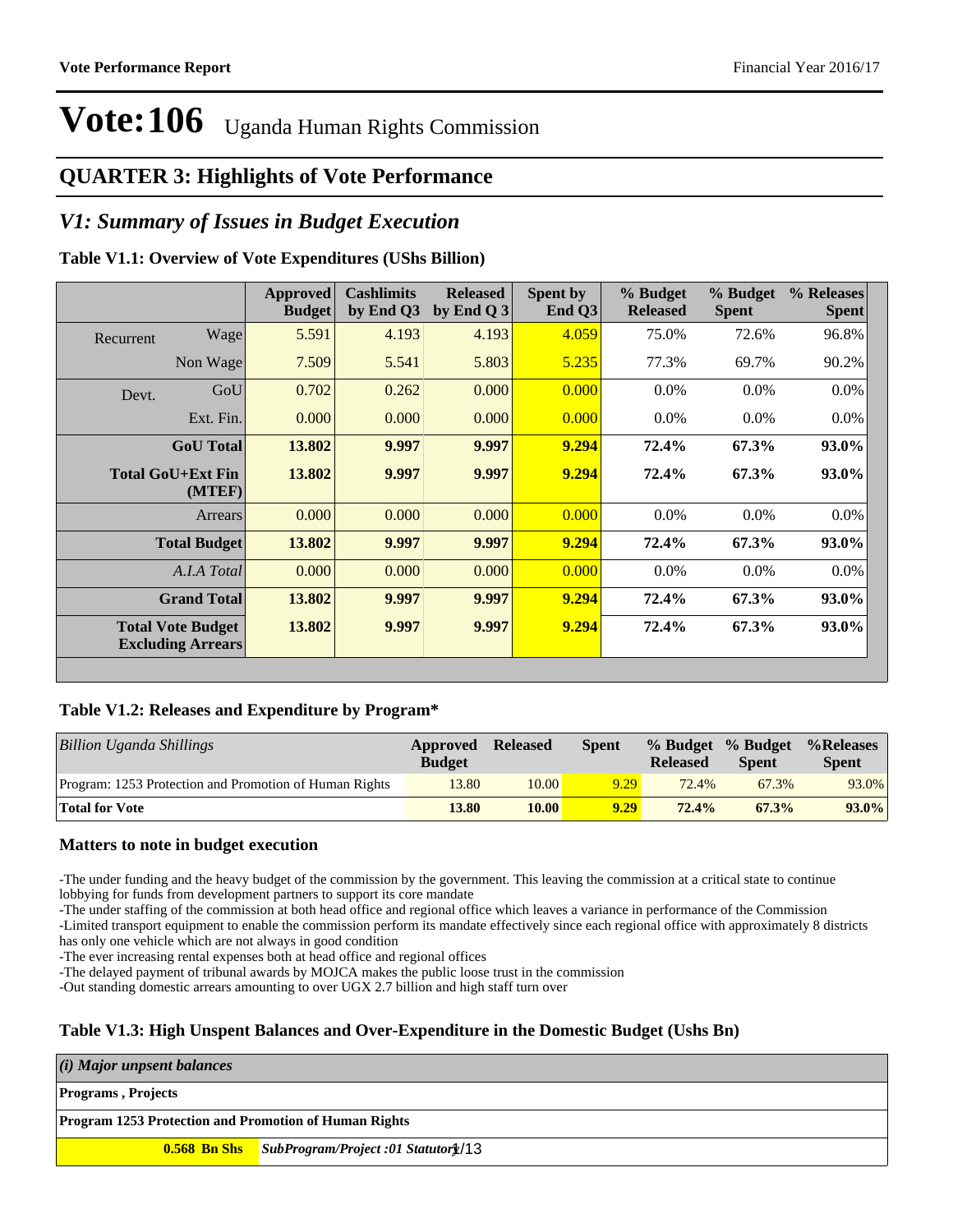## **QUARTER 3: Highlights of Vote Performance**

|                             | Reason: The variation in unspent was support to delayed procurement procedures, agreement signing for regional offices<br>rent and technical procedures involved in consultancy |                                                                                                                                                       |  |  |  |  |
|-----------------------------|---------------------------------------------------------------------------------------------------------------------------------------------------------------------------------|-------------------------------------------------------------------------------------------------------------------------------------------------------|--|--|--|--|
| Items                       |                                                                                                                                                                                 |                                                                                                                                                       |  |  |  |  |
| <b>186,207,732.000 UShs</b> |                                                                                                                                                                                 | $223003$ Rent – (Produced Assets) to private entities                                                                                                 |  |  |  |  |
|                             |                                                                                                                                                                                 | Reason: The variation on rent was as a result of pending rental signed agreement in the regional office of<br>Central, Masaka, and Mbarara.           |  |  |  |  |
| 100,000,000.000 UShs        |                                                                                                                                                                                 | 225001 Consultancy Services- Short term                                                                                                               |  |  |  |  |
|                             |                                                                                                                                                                                 | Reason: The commission awaits approval by IGG since the premises to under go consultancy is under<br>investigations.(consultancy work on halt by IGG) |  |  |  |  |
| <b>78,520,467.000 UShs</b>  |                                                                                                                                                                                 | 212101 Social Security Contributions                                                                                                                  |  |  |  |  |
|                             |                                                                                                                                                                                 | Reason: There was a request of more fund to clear backlog on NSSF                                                                                     |  |  |  |  |
| 50,311,088.000 UShs         |                                                                                                                                                                                 | $312203$ Furniture & Fixtures                                                                                                                         |  |  |  |  |
|                             |                                                                                                                                                                                 | Reason: The variation is caused by delay in the procurement process.                                                                                  |  |  |  |  |
| 48,530,389.000 UShs         |                                                                                                                                                                                 | 312202 Machinery and Equipment                                                                                                                        |  |  |  |  |
|                             |                                                                                                                                                                                 | Reason: The variation is caused by delay in the procurement process.                                                                                  |  |  |  |  |
|                             |                                                                                                                                                                                 | (ii) Expenditures in excess of the original approved budget                                                                                           |  |  |  |  |

### *V2: Performance Highlights*

#### **Table V2.1: Key Vote Output Indicators and Expenditures\***

| Vote, Vote Function<br><b>Key Output</b>                             | <b>Approved Budget and</b><br><b>Planned outputs</b>                                                                                                                                                                                                      | <b>Cumulative Expenditure</b><br>and Performance                                                                                                                                                                                                                                                                                           | <b>Status and Reasons for</b><br>any Variation from Plans                                                              |
|----------------------------------------------------------------------|-----------------------------------------------------------------------------------------------------------------------------------------------------------------------------------------------------------------------------------------------------------|--------------------------------------------------------------------------------------------------------------------------------------------------------------------------------------------------------------------------------------------------------------------------------------------------------------------------------------------|------------------------------------------------------------------------------------------------------------------------|
| Programme: 1253 Protection and Promotion of Human Rights             |                                                                                                                                                                                                                                                           |                                                                                                                                                                                                                                                                                                                                            |                                                                                                                        |
| Output: 125302 Human rights education                                |                                                                                                                                                                                                                                                           |                                                                                                                                                                                                                                                                                                                                            |                                                                                                                        |
| Description of Performance:                                          | 1. To conduct constitutional<br>Education through 150 community<br>2. Increase<br>barazas<br>human rights awareness through<br>media programmes.<br>3. Commemoration of 18 human<br>4. Form<br>rights days.<br>278 human rights clubs in different<br>sch | 1- Conducted 27 community<br>Baraza and 4002 individuals were<br>sensitized (2212 men. 1790)<br>female)<br>2- Conducted 10 radio talk shows<br>and 950 spot message across the<br>10 regional office.<br>3- Technical support provided to<br>31 schools to strengthen the<br>HRPCs in the regions of Arua,<br>Masaka,, kabarole and Jinja. | The reduced resource allocation<br>from Government on this out put has<br>greatly affected the UHRC key<br>performance |
| Performance Indicators:                                              |                                                                                                                                                                                                                                                           |                                                                                                                                                                                                                                                                                                                                            |                                                                                                                        |
| Number of human rights community 150<br>meetings (Barazas)           |                                                                                                                                                                                                                                                           | 27                                                                                                                                                                                                                                                                                                                                         |                                                                                                                        |
| Number of IEC materials on human 2,000<br>rights made and circulated |                                                                                                                                                                                                                                                           | 0                                                                                                                                                                                                                                                                                                                                          |                                                                                                                        |
| Number of security agents trained 850                                |                                                                                                                                                                                                                                                           | 306                                                                                                                                                                                                                                                                                                                                        |                                                                                                                        |
| Output Cost: UShs Bn:                                                |                                                                                                                                                                                                                                                           | 0.009 UShs Bn:                                                                                                                                                                                                                                                                                                                             | <b>0.068</b> % Budget Spent:<br>744.4%                                                                                 |
| <b>Program Cost:</b>                                                 | UShs Bn:                                                                                                                                                                                                                                                  | 13.802 UShs Bn:<br>2/13                                                                                                                                                                                                                                                                                                                    | $0.5\%$<br>0.068 % Budget Spent:                                                                                       |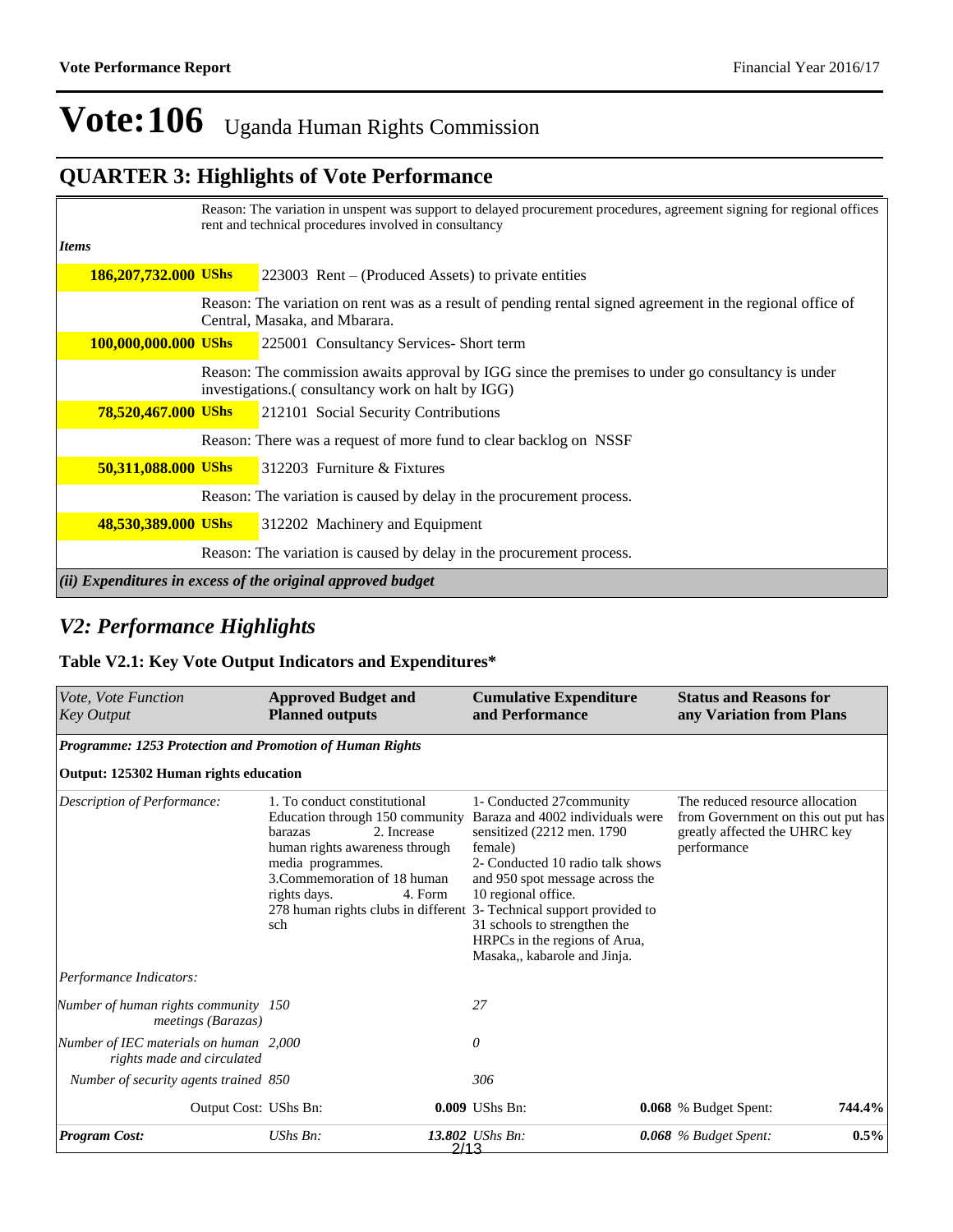### **QUARTER 3: Highlights of Vote Performance**

| <b>Total Cost for</b><br>Vote:<br>. | <b>17 CM</b><br>Βп.<br>/Nhs | 3.802<br>$'JShs$ .<br>-Bn: | 0.068<br><b>Budget Spent:</b><br>$\%$<br>$\sim$ $\sim$ $\sim$<br>. | 5%<br>U.S |
|-------------------------------------|-----------------------------|----------------------------|--------------------------------------------------------------------|-----------|
|                                     |                             |                            |                                                                    |           |

#### **Performance highlights for the Quarter**

#### **Complaints management**

-The Commission received a total of 1.033 cases (650 male, 383 female), 191 were registered (140male,51 female) and others referred to institutions that can well handle their cases

- There was 385 registered nature of violations with 243 respondents

-A total of 229 cases were conclusively investigated (168 backlog and 61 non-backlog)

-A total of 12 cases were concluded at tribunal (10 awarded and 2 dismissed)

-354 places of detention were inspected

#### **Human Rights awareness**

-27 community baraza were conducted creating awareness to 4002 (2212 male and 1790 Female) Community members

-10 radio talk shows were conducted with 73 call ins, 950 spot messages were also aired out.

-Technical support provided to 31 schools and 306 security agents trained

- Technical backstopping was provided to three regional offices and six field offices

### *V3: Details of Releases and Expenditure*

#### **Table V3.1: GoU Releases and Expenditure by Output\***

| Billion Uganda Shillings                                            | Approved<br><b>Budget</b> | <b>Released</b> | <b>Spent</b> | $%$ GoU<br><b>Budget</b><br><b>Released</b> | $%$ GoU<br><b>Budget</b><br><b>Spent</b> | $%$ GoU<br><b>Releases</b><br><b>Spent</b> |
|---------------------------------------------------------------------|---------------------------|-----------------|--------------|---------------------------------------------|------------------------------------------|--------------------------------------------|
| <b>Program 1253 Protection and Promotion of Human</b><br>Rights     | 13.80                     | <b>10.00</b>    | 9.29         | 72.4%                                       | 67.3%                                    | $93.0\%$                                   |
| <b>Class: Outputs Provided</b>                                      | 13.10                     | 9.73            | 9.13         | 74.3%                                       | 69.7%                                    | 93.8%                                      |
| 125302 Human rights education                                       | 0.01                      | 0.09            | 0.07         | 1,018.7%                                    | 744.4%                                   | 73.1%                                      |
| 125305 Administration and support services                          | 13.09                     | 9.64            | 9.06         | 73.6%                                       | 69.2%                                    | 94.0%                                      |
| <b>Class: Capital Purchases</b>                                     | 0.70                      | 0.26            | 0.16         | 37.4%                                       | 23.3%                                    | 62.3%                                      |
| 125375 Purchase of Motor Vehicles and Other Transport<br>Equipment  | 0.32                      | 0.00            | 0.00         | $0.0\%$                                     | $0.0\%$                                  | $0.0\%$                                    |
| 125377 Purchase of Specialised Machinery & Equipment                | 0.20                      | 0.11            | 0.06         | 54.3%                                       | 30.2%                                    | 55.7%                                      |
| 125378 Purchase of Office and Residential Furniture and<br>Fittings | 0.18                      | 0.15            | 0.10         | 84.9%                                       | 56.9%                                    | 67.1%                                      |
| <b>Total for Vote</b>                                               | 13.80                     | 10.00           | 9.29         | 72.4%                                       | 67.3%                                    | $93.0\%$                                   |

#### **Table V3.2: 2016/17 GoU Expenditure by Item**

| Billion Uganda Shillings                                 | Approved<br><b>Budget</b> | <b>Released</b> | <b>Spent</b> | $%$ GoU<br><b>Budget</b><br><b>Released</b> | $%$ GoU<br><b>Budget</b><br><b>Spent</b> | $%$ GoU<br><b>Releases</b><br><b>Spent</b> |
|----------------------------------------------------------|---------------------------|-----------------|--------------|---------------------------------------------|------------------------------------------|--------------------------------------------|
| Class: Outputs Provided                                  | 13.10                     | 9.73            | 9.13         | 74.3%                                       | 69.7%                                    | 93.8%                                      |
| $ 211103$ Allowances                                     | 2.26                      | 1.52            | 1.50         | 67.5%                                       | 66.3%                                    | 98.3%                                      |
| 211104 Statutory salaries                                | 5.59                      | 4.19            | 4.06         | 75.0%                                       | 72.6%                                    | 96.8%                                      |
| 212101 Social Security Contributions                     | 0.75                      | 0.67            | 0.59         | 89.4%                                       | 79.0%                                    | 88.3%                                      |
| [213001 Medical expenses (To employees)                  | 0.23                      | 0.17            | 0.17         | 75.0%                                       | 75.0%                                    | 100.0%                                     |
| [213002 Incapacity, death benefits and funeral expenses] | 0.01                      | 0.00            | 0.00         | 75.0%                                       | 75.0%                                    | 100.0%                                     |
| 213004 Gratuity Expenses                                 | 1.08                      | 0.54            | 0.54         | 50.0%                                       | 50.0%                                    | 100.0%                                     |
| 221001 Advertising and Public Relations                  | 0.01                      | 0.01            | 0.01         | 75.0%                                       | 75.0%                                    | 100.0%                                     |
| 221002 Workshops and Seminars                            | 31.03                     | 0.02            | 0.01         | 75.0%                                       | 54.2%                                    | 72.2%                                      |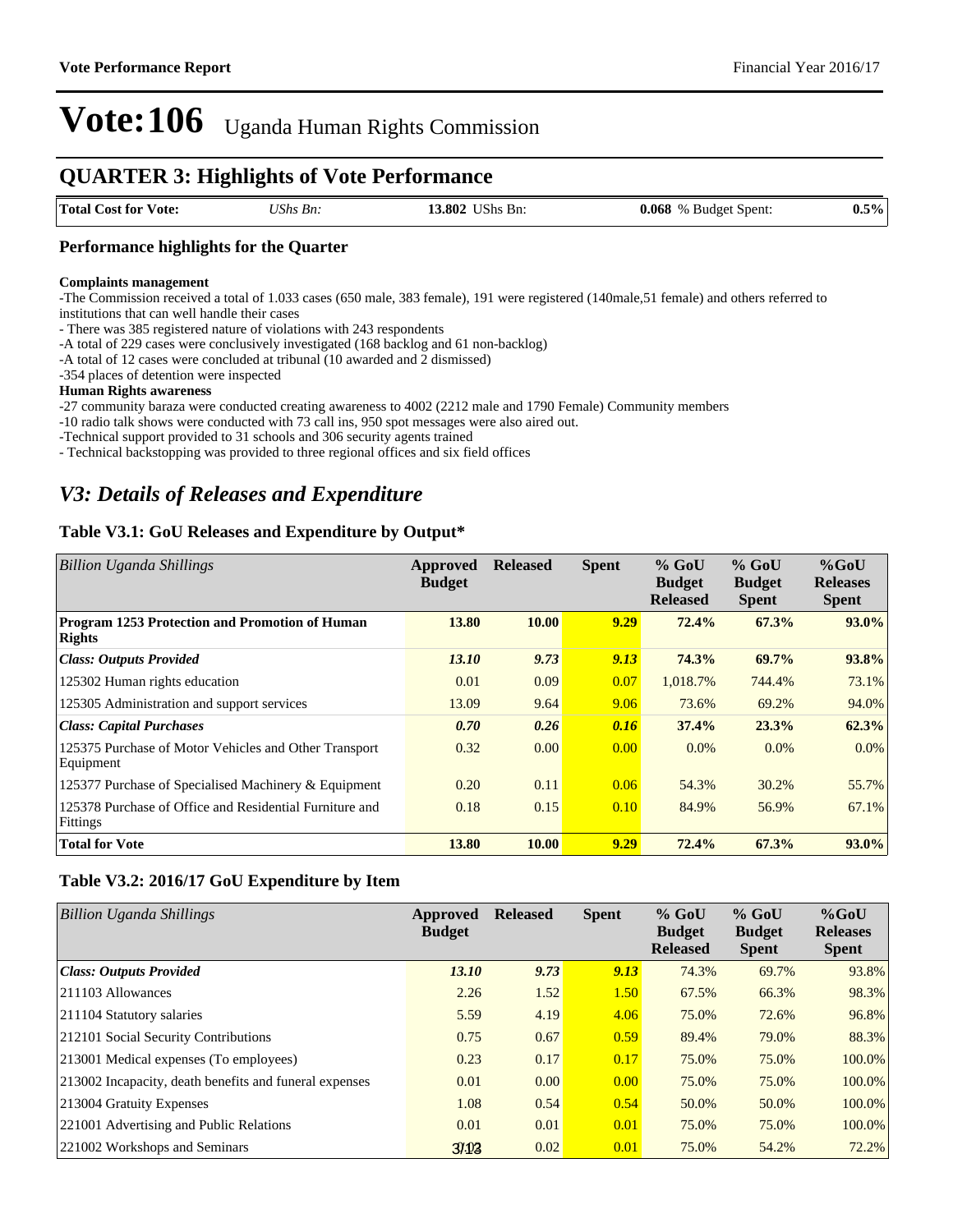## **QUARTER 3: Highlights of Vote Performance**

| 221003 Staff Training                                    | 0.02  | 0.02  | 0.02 | 75.0% | 75.0% | 100.0% |
|----------------------------------------------------------|-------|-------|------|-------|-------|--------|
| 221004 Recruitment Expenses                              | 0.01  | 0.01  | 0.01 | 75.0% | 75.0% | 100.0% |
| 221005 Hire of Venue (chairs, projector, etc)            | 0.02  | 0.02  | 0.01 | 75.0% | 41.3% | 55.0%  |
| 221007 Books, Periodicals & Newspapers                   | 0.03  | 0.02  | 0.02 | 75.0% | 70.8% | 94.4%  |
| 221008 Computer supplies and Information Technology (IT) | 0.01  | 0.01  | 0.01 | 75.0% | 75.0% | 100.0% |
| 221009 Welfare and Entertainment                         | 0.03  | 0.02  | 0.02 | 75.0% | 75.0% | 100.0% |
| 221011 Printing, Stationery, Photocopying and Binding    | 0.12  | 0.09  | 0.09 | 75.0% | 74.3% | 99.1%  |
| 221012 Small Office Equipment                            | 0.01  | 0.00  | 0.00 | 75.0% | 75.0% | 100.0% |
| 221014 Bank Charges and other Bank related costs         | 0.00  | 0.00  | 0.00 | 0.0%  | 0.0%  | 0.0%   |
| 221016 IFMS Recurrent costs                              | 0.01  | 0.00  | 0.00 | 75.0% | 50.0% | 66.7%  |
| 221017 Subscriptions                                     | 0.05  | 0.04  | 0.01 | 75.0% | 24.2% | 32.3%  |
| 222001 Telecommunications                                | 0.08  | 0.06  | 0.05 | 75.0% | 65.7% | 87.6%  |
| 222002 Postage and Courier                               | 0.01  | 0.01  | 0.01 | 75.0% | 75.0% | 100.0% |
| 223002 Rates                                             | 0.00  | 0.00  | 0.00 | 75.0% | 0.0%  | 0.0%   |
| 223003 Rent - (Produced Assets) to private entities      | 1.49  | 1.41  | 1.22 | 94.6% | 82.1% | 86.8%  |
| 223004 Guard and Security services                       | 0.17  | 0.13  | 0.13 | 75.0% | 71.5% | 95.3%  |
| 223005 Electricity                                       | 0.10  | 0.07  | 0.07 | 75.0% | 74.1% | 98.9%  |
| 223006 Water                                             | 0.03  | 0.02  | 0.02 | 75.0% | 75.0% | 100.0% |
| 224004 Cleaning and Sanitation                           | 0.07  | 0.05  | 0.05 | 75.0% | 66.5% | 88.7%  |
| 225001 Consultancy Services- Short term                  | 0.20  | 0.10  | 0.00 | 50.0% | 0.0%  | 0.0%   |
| 227001 Travel inland                                     | 0.16  | 0.12  | 0.12 | 75.8% | 75.0% | 99.0%  |
| 227002 Travel abroad                                     | 0.10  | 0.08  | 0.08 | 75.0% | 75.0% | 100.0% |
| 227004 Fuel, Lubricants and Oils                         | 0.20  | 0.15  | 0.15 | 75.0% | 75.0% | 99.9%  |
| 228001 Maintenance - Civil                               | 0.02  | 0.01  | 0.01 | 75.0% | 75.0% | 100.0% |
| 228002 Maintenance - Vehicles                            | 0.20  | 0.15  | 0.14 | 75.0% | 69.5% | 92.6%  |
| 228003 Maintenance - Machinery, Equipment & Furniture    | 0.01  | 0.01  | 0.01 | 75.0% | 75.0% | 100.0% |
| 228004 Maintenance - Other                               | 0.00  | 0.00  | 0.00 | 75.0% | 75.0% | 100.0% |
| <b>Class: Capital Purchases</b>                          | 0.70  | 0.26  | 0.16 | 37.4% | 23.3% | 62.3%  |
| 312201 Transport Equipment                               | 0.32  | 0.00  | 0.00 | 0.0%  | 0.0%  | 0.0%   |
| 312202 Machinery and Equipment                           | 0.20  | 0.11  | 0.06 | 54.3% | 30.2% | 55.7%  |
| 312203 Furniture & Fixtures                              | 0.18  | 0.15  | 0.10 | 84.9% | 56.9% | 67.1%  |
| <b>Total for Vote</b>                                    | 13.80 | 10.00 | 9.29 | 72.4% | 67.3% | 93.0%  |

#### **Table V3.3: GoU Releases and Expenditure by Project and Programme\***

| Billion Uganda Shillings                                        | Approved<br><b>Budget</b> | <b>Released</b> | <b>Spent</b> | $%$ GoU<br><b>Budget</b><br><b>Released</b> | $%$ GoU<br><b>Budget</b><br><b>Spent</b> | $%$ GoU<br><b>Releases</b><br><b>Spent</b> |
|-----------------------------------------------------------------|---------------------------|-----------------|--------------|---------------------------------------------|------------------------------------------|--------------------------------------------|
| <b>Program 1253 Protection and Promotion of Human</b><br>Rights | 13.80                     | 10.00           | 9.29         | 72.4%                                       | 67.3%                                    | $93.0\%$                                   |
| <b>Recurrent SubProgrammes</b>                                  |                           |                 |              |                                             |                                          |                                            |
| 01 Statutory                                                    | 13.10                     | 10.00           | 9.29         | 76.3%                                       | 70.9%                                    | 93.0%                                      |
| Development Projects                                            |                           |                 |              |                                             |                                          |                                            |
| 0358 Support to Human Rights                                    | 0.70                      | 0.00            | 0.00         | 0.0%                                        | $0.0\%$                                  | $0.0\%$                                    |
| <b>Total for Vote</b>                                           | f3.80                     | 10.00           | 9.29         | 72.4%                                       | 67.3%                                    | $93.0\%$                                   |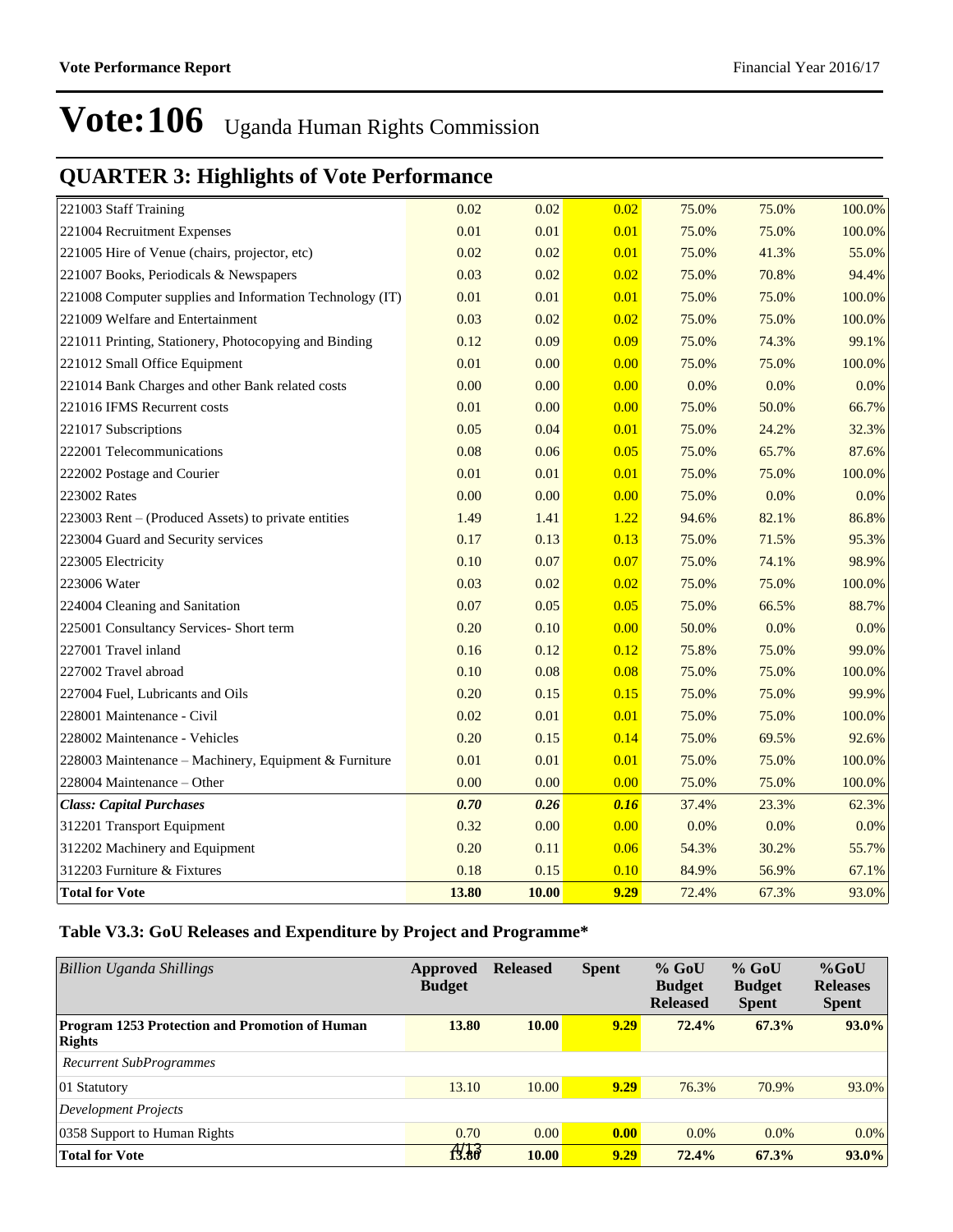### **QUARTER 3: Highlights of Vote Performance**

#### **Table V3.4: External Financing Releases and Expenditure by Sub Programme**

| Billion Uganda Shillings | <b>Approved Released</b> |  |                 |              | Spent % Budget % Budget % Releases |
|--------------------------|--------------------------|--|-----------------|--------------|------------------------------------|
|                          | <b>Budget</b>            |  | <b>Released</b> | <b>Spent</b> | <b>Spent</b>                       |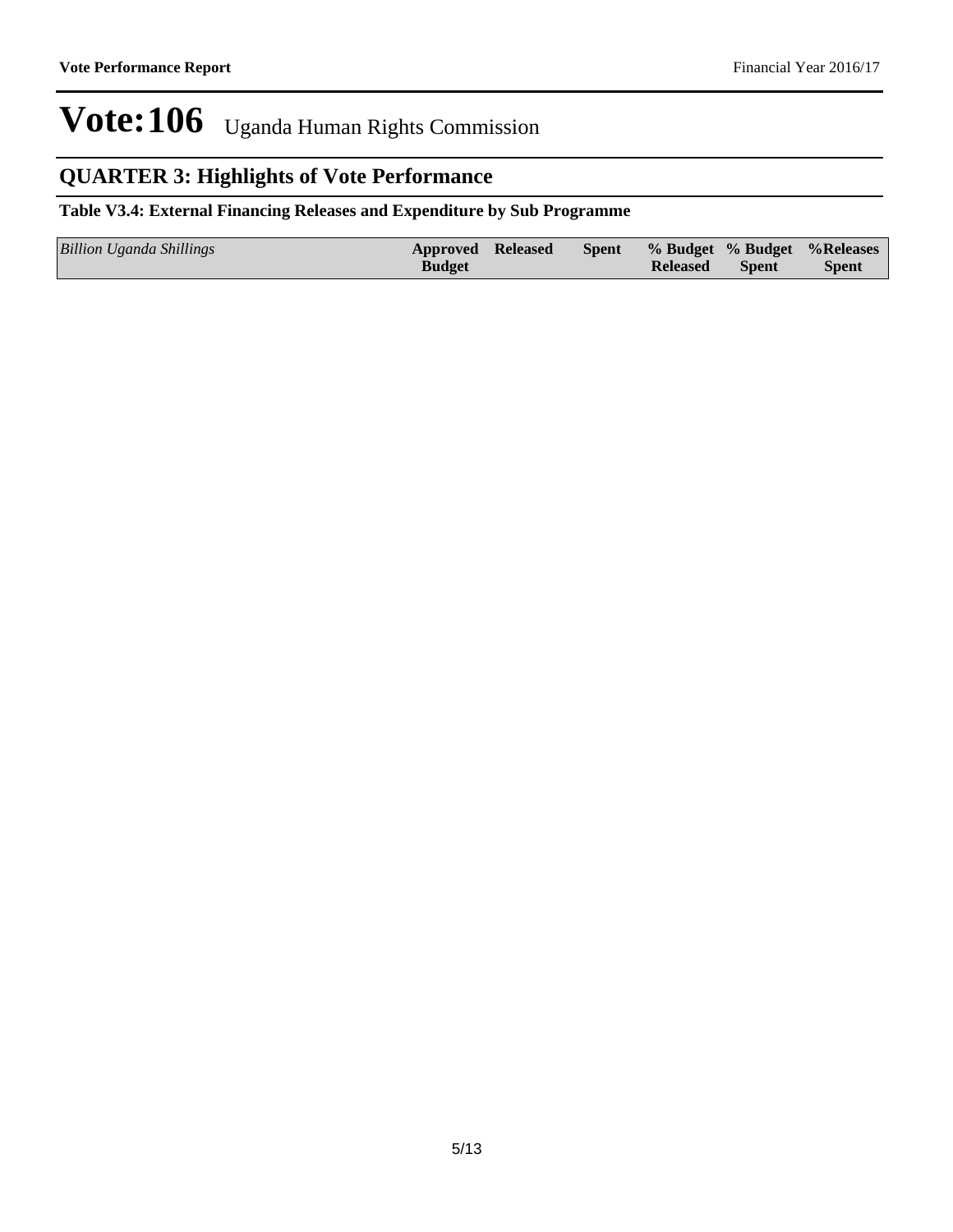### **QUARTER 3: Cumulative Outputs and Expenditure by End of Quarter**

| <b>Annual Planned Outputs</b> | <b>Cumulative Outputs Achieved by</b><br><b>End of Quarter</b> | Cumulative Expenditures made by<br>the End of the Quarter to<br><b>Deliver Cumulative Outputs</b> | UShs<br><b>Thousand</b> |
|-------------------------------|----------------------------------------------------------------|---------------------------------------------------------------------------------------------------|-------------------------|
|                               |                                                                |                                                                                                   |                         |

#### **Program: 53 Protection and Promotion of Human Rights**

*Recurrent Programmes*

**Subprogram: 01 Statutory**

*Outputs Provided*

#### **Output: 02 Human rights education**

| -Backstoping at regional offices                          | -Conducted technical backstopping at                                                  | Item                        | <b>Spent</b> |
|-----------------------------------------------------------|---------------------------------------------------------------------------------------|-----------------------------|--------------|
|                                                           | -Mentoring staff at regional office on how regional offices of Arua, Gulu and Soroti. | 221016 IFMS Recurrent costs | 1,250        |
| to handle libraries<br>- Subscribe to on line library and | -Subscribed to an online library and<br>Journals -Subscribed for the International    | 223005 Electricity          | 23,650       |
| acamedic journals                                         | bodies like ICC and NANHRI                                                            | 227001 Travel inland        | 43,585       |
|                                                           | -Maintenance ans technical user support                                               |                             |              |
|                                                           | of I.T systems in the field office office.<br>Lira, Pader,                            |                             |              |
|                                                           | Kitgum, Moyo, Kapchorwa, Kaberamaido,                                                 |                             |              |
|                                                           | soroti and arua regional office.                                                      |                             |              |

#### *Reasons for Variation in performance*

-The reduction in the recurrent budget has made provision of technical support difficult in the 10 field offices, hence only five where covered.

| 68,485         | <b>Total</b>          |
|----------------|-----------------------|
| $\overline{0}$ | <b>Wage Recurrent</b> |
| 68,485         | Non Wage Recurrent    |
| $\overline{0}$ | AIA                   |

**Output: 05 Administration and support services**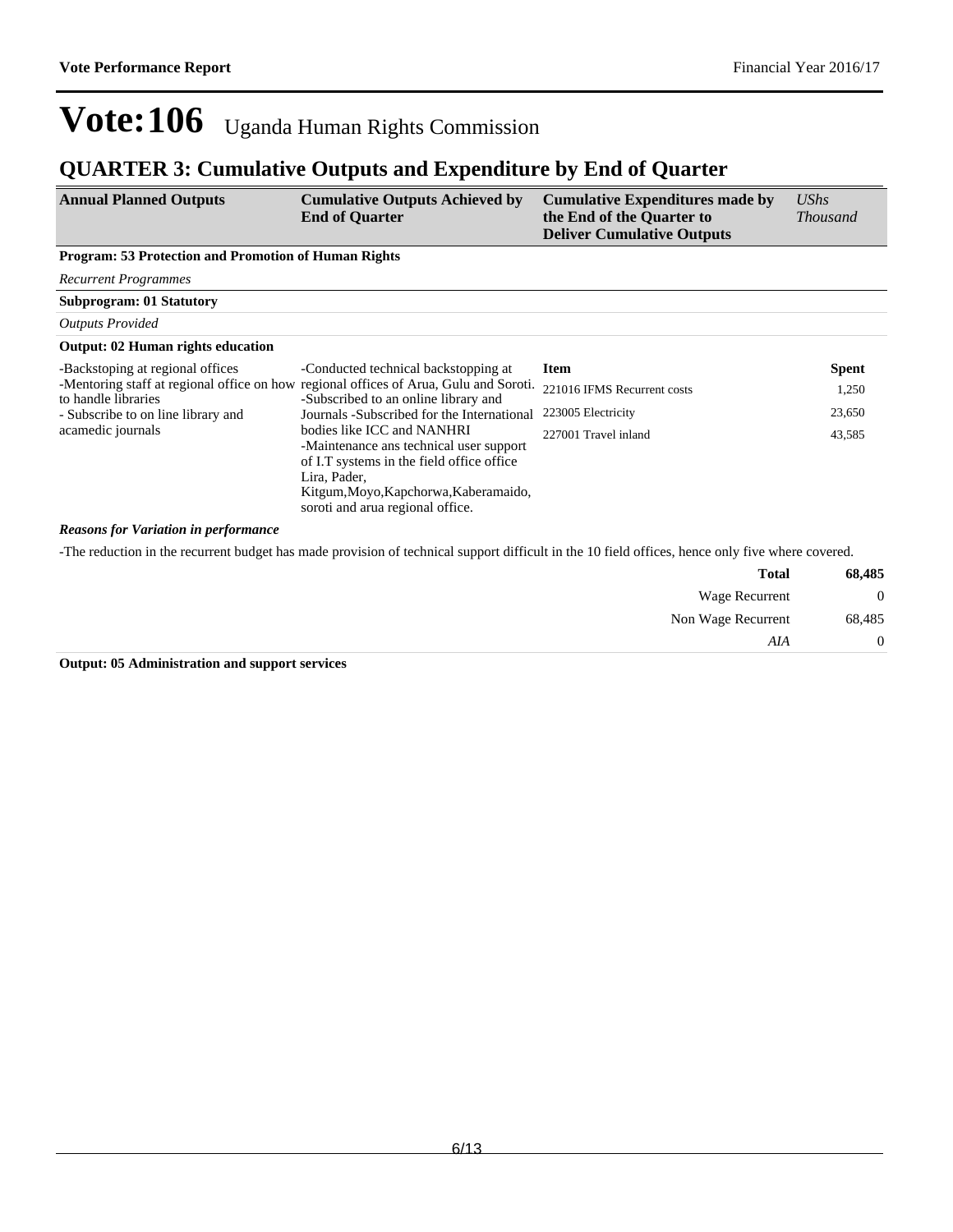## **QUARTER 3: Cumulative Outputs and Expenditure by End of Quarter**

| <b>Annual Planned Outputs</b>                                                        | <b>Cumulative Outputs Achieved by</b><br><b>End of Quarter</b>                    | <b>Cumulative Expenditures made by</b><br>the End of the Quarter to<br><b>Deliver Cumulative Outputs</b> | <b>UShs</b><br><b>Thousand</b> |
|--------------------------------------------------------------------------------------|-----------------------------------------------------------------------------------|----------------------------------------------------------------------------------------------------------|--------------------------------|
| -Payment of salaries to all employees                                                | -Paid salaries to all employees and                                               | <b>Item</b>                                                                                              | <b>Spent</b>                   |
| both at head office and regional offices<br>-Payment of allowances to all staff both | allowances -Paid all utility bills for both<br>head office and regional office. - | 211103 Allowances                                                                                        | 1,498,760                      |
| at head office and regional office.                                                  | Maintained vehicles and equipment for                                             | 211104 Statutory salaries                                                                                | 4,059,192                      |
| Payment for utilities both at head office                                            | both regional offices and head office.<br>- Procured 1 photocopier,               | 212101 Social Security Contributions                                                                     | 592,335                        |
| and regional offices<br>- Payment of gratuity to all staff                           | - 18 fans, 3 water dispenser,                                                     | 213001 Medical expenses (To employees)                                                                   | 169,343                        |
|                                                                                      | - 9 stabilizers,<br>-5 Computers                                                  | 213002 Incapacity, death benefits and funeral<br>expenses                                                | 4,500                          |
|                                                                                      | - Procured 10 visitors chairs,<br>- 30 Conference chairs.                         | 213004 Gratuity Expenses                                                                                 | 538,283                        |
|                                                                                      | - 10 office desks,                                                                | 221001 Advertising and Public Relations                                                                  | 7,818                          |
|                                                                                      | - 1 executive table, 1 Court hunger<br>- 10 office chairs,                        | 221002 Workshops and Seminars                                                                            | 13,000                         |
|                                                                                      | - 24 executive chairs, and                                                        | 221003 Staff Training                                                                                    | 15,000                         |
|                                                                                      | - 10 book shelves and 23 cabinets, 1                                              | 221004 Recruitment Expenses                                                                              | 7,500                          |
|                                                                                      | storage shelves                                                                   | 221005 Hire of Venue (chairs, projector, etc)                                                            | 9,905                          |
|                                                                                      |                                                                                   | 221007 Books, Periodicals & Newspapers                                                                   | 20,053                         |
|                                                                                      |                                                                                   | 221008 Computer supplies and Information<br>Technology (IT)                                              | 7,823                          |
|                                                                                      |                                                                                   | 221009 Welfare and Entertainment                                                                         | 20,250                         |
|                                                                                      |                                                                                   | 221011 Printing, Stationery, Photocopying and<br><b>Binding</b>                                          | 89,233                         |
|                                                                                      |                                                                                   | 221012 Small Office Equipment                                                                            | 3,750                          |
|                                                                                      |                                                                                   | 221016 IFMS Recurrent costs                                                                              | 1,250                          |
|                                                                                      |                                                                                   | 221017 Subscriptions                                                                                     | 12,680                         |
|                                                                                      |                                                                                   | 222001 Telecommunications                                                                                | 53,600                         |
|                                                                                      |                                                                                   | 222002 Postage and Courier                                                                               | 5,963                          |
|                                                                                      |                                                                                   | 223003 Rent – (Produced Assets) to private<br>entities                                                   | 1,223,889                      |
|                                                                                      |                                                                                   | 223004 Guard and Security services                                                                       | 125,126                        |
|                                                                                      |                                                                                   | 223005 Electricity                                                                                       | 48,980                         |
|                                                                                      |                                                                                   | 223006 Water                                                                                             | 23,085                         |
|                                                                                      |                                                                                   | 224004 Cleaning and Sanitation                                                                           | 47,415                         |
|                                                                                      |                                                                                   | 227001 Travel inland                                                                                     | 77,380                         |
|                                                                                      |                                                                                   | 227002 Travel abroad                                                                                     | 75,593                         |
|                                                                                      |                                                                                   | 227004 Fuel, Lubricants and Oils                                                                         | 149,103                        |
|                                                                                      |                                                                                   | 228001 Maintenance - Civil                                                                               | 11,820                         |
|                                                                                      |                                                                                   | 228002 Maintenance - Vehicles                                                                            | 137,088                        |
|                                                                                      |                                                                                   | 228003 Maintenance – Machinery, Equipment<br>& Furniture                                                 | 9,750                          |
|                                                                                      |                                                                                   | 228004 Maintenance – Other                                                                               | 2,599                          |

#### *Reasons for Variation in performance*

The variation is caused as a result of budget cut under the recurrent budget by Government.

| Total          | 9,062,063 |
|----------------|-----------|
| Wage Recurrent | 4,059,192 |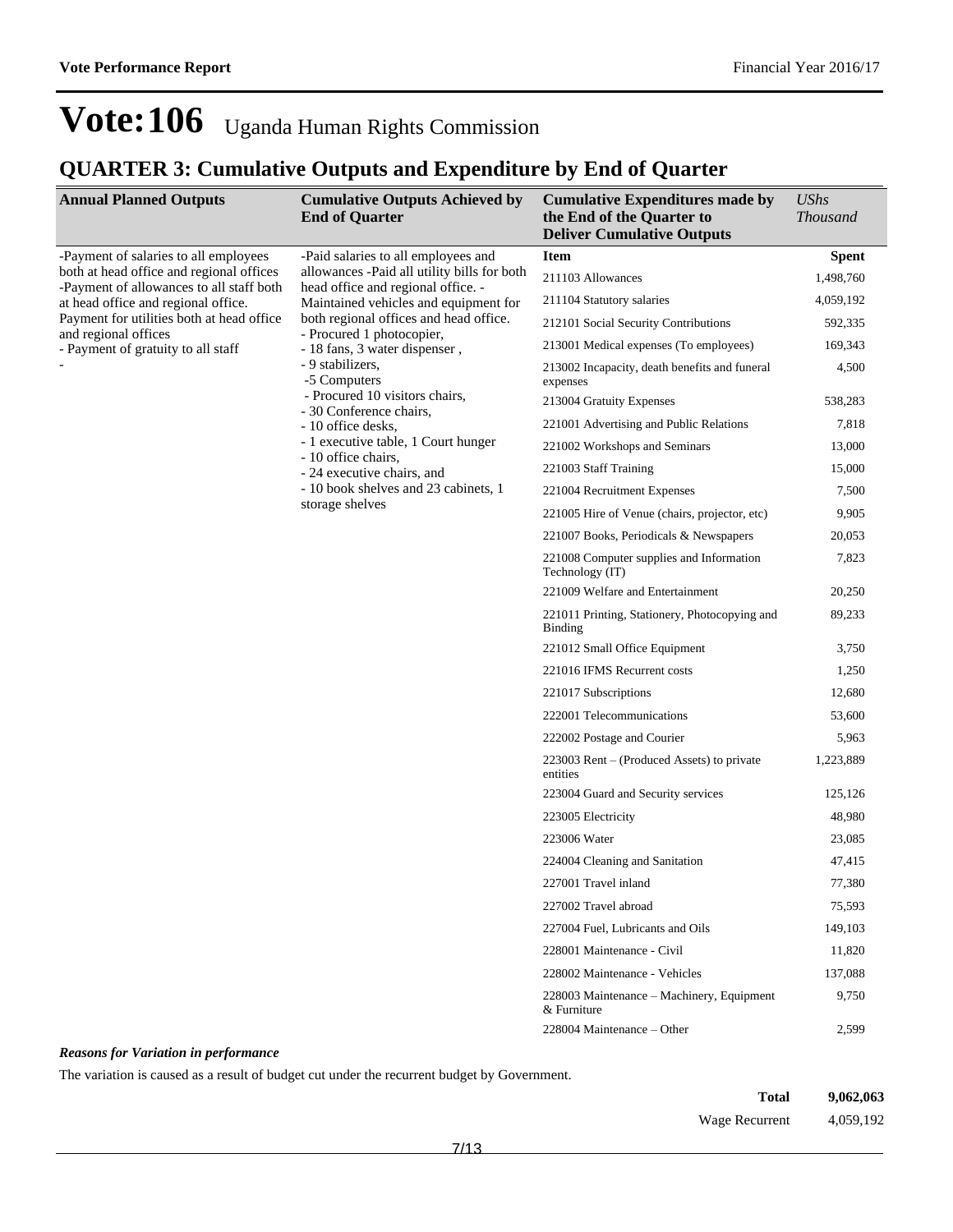## **QUARTER 3: Cumulative Outputs and Expenditure by End of Quarter**

| <b>Annual Planned Outputs</b>                                        | <b>Cumulative Outputs Achieved by</b><br><b>End of Quarter</b> | <b>Cumulative Expenditures made by</b><br>the End of the Quarter to<br><b>Deliver Cumulative Outputs</b> | <b>UShs</b><br><b>Thousand</b> |
|----------------------------------------------------------------------|----------------------------------------------------------------|----------------------------------------------------------------------------------------------------------|--------------------------------|
|                                                                      |                                                                | Non Wage Recurrent                                                                                       | 5,002,871                      |
|                                                                      |                                                                | $A I\!A$                                                                                                 | $\boldsymbol{0}$               |
| <b>Capital Purchases</b>                                             |                                                                |                                                                                                          |                                |
| Output: 77 Purchase of Specialised Machinery & Equipment             |                                                                |                                                                                                          |                                |
|                                                                      |                                                                | <b>Item</b>                                                                                              | <b>Spent</b>                   |
|                                                                      |                                                                | 312202 Machinery and Equipment                                                                           | 60,963                         |
| <b>Reasons for Variation in performance</b>                          |                                                                |                                                                                                          |                                |
|                                                                      |                                                                |                                                                                                          |                                |
|                                                                      |                                                                | <b>Total</b>                                                                                             | 60,963                         |
|                                                                      |                                                                | Wage Recurrent                                                                                           | $\boldsymbol{0}$               |
|                                                                      |                                                                | Non Wage Recurrent                                                                                       | 60,963                         |
|                                                                      |                                                                | AIA                                                                                                      | $\boldsymbol{0}$               |
| Output: 78 Purchase of Office and Residential Furniture and Fittings |                                                                |                                                                                                          |                                |
|                                                                      |                                                                | <b>Item</b>                                                                                              | <b>Spent</b>                   |
|                                                                      |                                                                | 312203 Furniture & Fixtures                                                                              | 102,452                        |
| <b>Reasons for Variation in performance</b>                          |                                                                |                                                                                                          |                                |
|                                                                      |                                                                | <b>Total</b>                                                                                             | 102,452                        |
|                                                                      |                                                                | Wage Recurrent                                                                                           | $\boldsymbol{0}$               |
|                                                                      |                                                                | Non Wage Recurrent                                                                                       | 102,452                        |
|                                                                      |                                                                | AIA                                                                                                      | $\boldsymbol{0}$               |
|                                                                      |                                                                | <b>Total For SubProgramme</b>                                                                            | 9,293,963                      |
|                                                                      |                                                                | Wage Recurrent                                                                                           | 4,059,192                      |
|                                                                      |                                                                | Non Wage Recurrent                                                                                       | 5,234,771                      |
|                                                                      |                                                                | AIA                                                                                                      | $\boldsymbol{0}$               |
|                                                                      |                                                                | <b>GRAND TOTAL</b>                                                                                       | 9,293,963                      |
|                                                                      |                                                                | Wage Recurrent                                                                                           | 4,059,192                      |
|                                                                      |                                                                | Non Wage Recurrent                                                                                       | 5,234,771                      |
|                                                                      |                                                                | GoU Development                                                                                          | $\boldsymbol{0}$               |
|                                                                      |                                                                | <b>External Financing</b>                                                                                | $\boldsymbol{0}$               |
|                                                                      |                                                                | AIA                                                                                                      | $\boldsymbol{0}$               |
|                                                                      |                                                                |                                                                                                          |                                |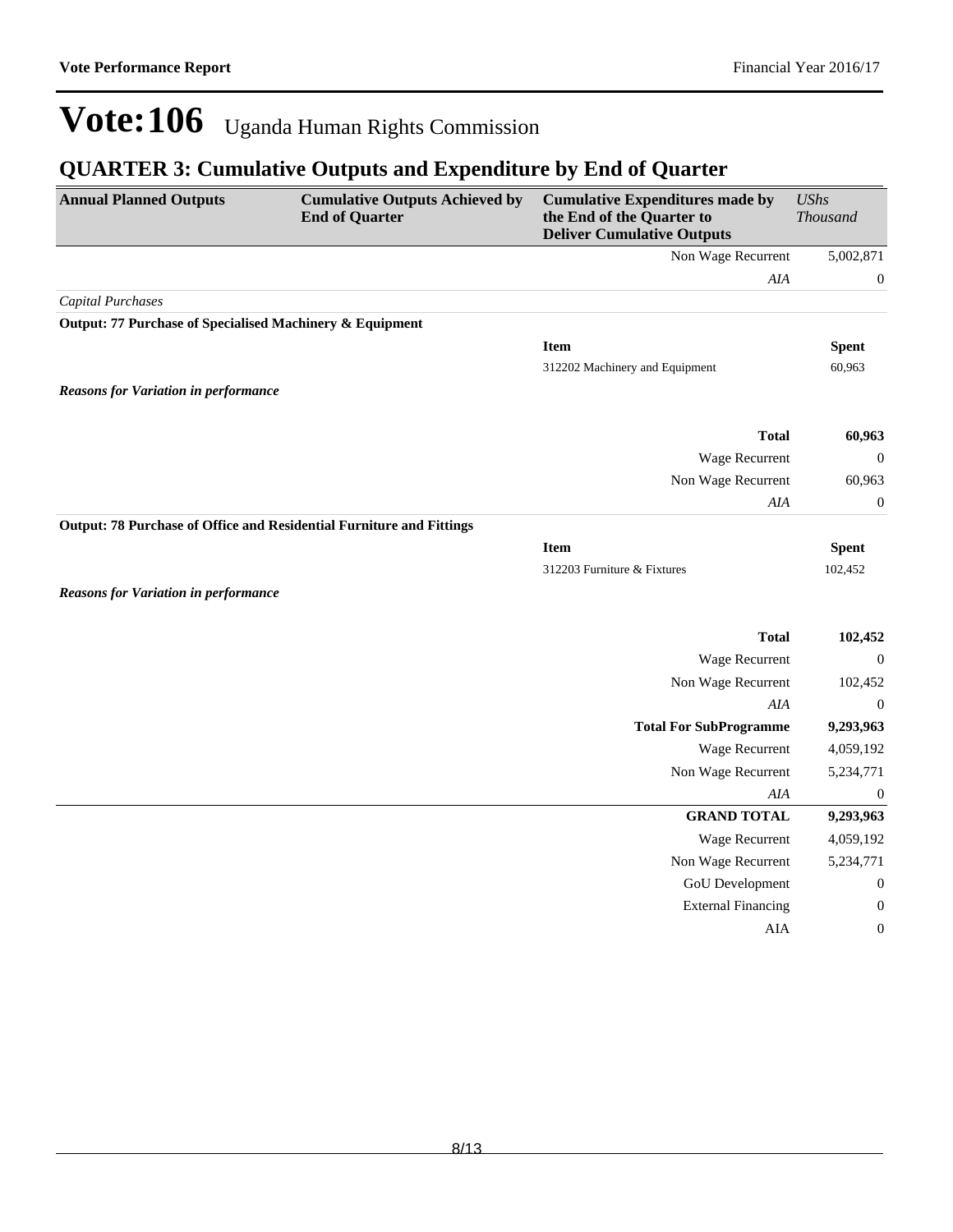### **QUARTER 3: Outputs and Expenditure in Quarter**

| <b>Outputs Planned in Quarter</b>                                                                              | <b>Actual Outputs Achieved in</b><br><b>Ouarter</b>                                                             | <b>Expenditures incurred in the</b><br><b>Quarter to deliver outputs</b> | UShs<br><b>Thousand</b> |
|----------------------------------------------------------------------------------------------------------------|-----------------------------------------------------------------------------------------------------------------|--------------------------------------------------------------------------|-------------------------|
| <b>Program: 53 Protection and Promotion of Human Rights</b>                                                    |                                                                                                                 |                                                                          |                         |
| <b>Recurrent Programmes</b>                                                                                    |                                                                                                                 |                                                                          |                         |
| <b>Subprogram: 01 Statutory</b>                                                                                |                                                                                                                 |                                                                          |                         |
| <b>Outputs Provided</b>                                                                                        |                                                                                                                 |                                                                          |                         |
| <b>Output: 02 Human rights education</b>                                                                       |                                                                                                                 |                                                                          |                         |
| Backstoping at regional offices                                                                                | -Maintenance ans technical user support of Item                                                                 |                                                                          | <b>Spent</b>            |
| -Mentoring staff at regional office on how I.T systems in the field office office Lira,<br>to handle libraries | Pader.                                                                                                          | 221016 IFMS Recurrent costs                                              | 1,250                   |
| - Subscribe to on line library and acamedic Kitgum, Moyo, Kapchorwa, Kaberamaido,                              |                                                                                                                 | 223005 Electricity                                                       | 23,650                  |
| journals                                                                                                       | soroti and arua regional office.<br>-Technical backstopping support in the<br>regions of Arua, Gulu, and Soroti | 227001 Travel inland                                                     | 43,585                  |

#### *Reasons for Variation in performance*

-The reduction in the recurrent budget has made provision of technical support difficult in the 10 field offices, hence only five where covered.

| 68,485         | <b>Total</b>       |
|----------------|--------------------|
| $\overline{0}$ | Wage Recurrent     |
| 68,485         | Non Wage Recurrent |
| 0              | AIA                |

**Output: 05 Administration and support services**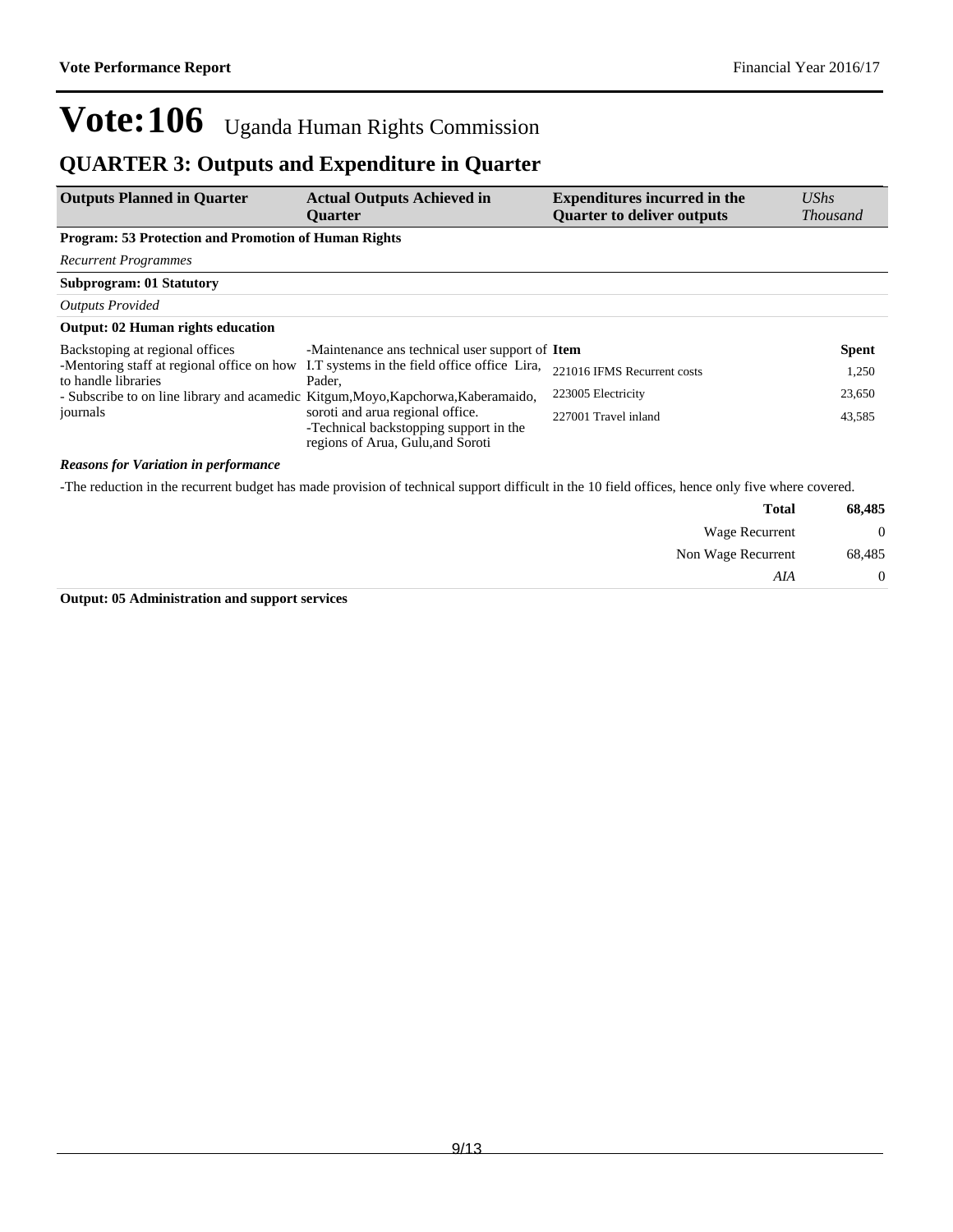## **QUARTER 3: Outputs and Expenditure in Quarter**

| <b>Outputs Planned in Quarter</b>                                                       | <b>Actual Outputs Achieved in</b><br>Quarter           | <b>Expenditures incurred in the</b><br><b>Quarter to deliver outputs</b> | <b>UShs</b><br><b>Thousand</b> |
|-----------------------------------------------------------------------------------------|--------------------------------------------------------|--------------------------------------------------------------------------|--------------------------------|
| -Payment of salaries to all employees both - Paid salaries and allowances to all        |                                                        | <b>Item</b>                                                              | <b>Spent</b>                   |
| at head office and regional offices                                                     | employees in the regional office and head              | 211103 Allowances                                                        | 1,498,760                      |
| -Payment of allowances to all staff both at office.<br>head office and regional office. | -Paid all Utility bills both at head office            | 211104 Statutory salaries                                                | 4,059,192                      |
| Payment for utilities both at head office.                                              | and regional offices.                                  | 212101 Social Security Contributions                                     | 592,335                        |
| and regional offices<br>- Payment of gratuity to all staff                              | -Procured office equipment like -6 Office<br>Cabinets, | 213001 Medical expenses (To employees)                                   | 169,343                        |
|                                                                                         | - 2 Executive chairs,<br>- 6 Wall clocks,              | 213002 Incapacity, death benefits and funeral<br>expenses                | 4,500                          |
|                                                                                         | - 2 Cameras                                            | 213004 Gratuity Expenses                                                 | 538,283                        |
|                                                                                         | - 1 court Hunger<br>- 4 Stablizers                     | 221001 Advertising and Public Relations                                  | 7,818                          |
|                                                                                         |                                                        | 221002 Workshops and Seminars                                            | 13,000                         |
|                                                                                         |                                                        | 221003 Staff Training                                                    | 15,000                         |
|                                                                                         |                                                        | 221004 Recruitment Expenses                                              | 7,500                          |
|                                                                                         |                                                        | 221005 Hire of Venue (chairs, projector, etc)                            | 9,905                          |
|                                                                                         |                                                        | 221007 Books, Periodicals & Newspapers                                   | 20,053                         |
|                                                                                         |                                                        | 221008 Computer supplies and Information<br>Technology (IT)              | 7,823                          |
|                                                                                         |                                                        | 221009 Welfare and Entertainment                                         | 20,250                         |
|                                                                                         |                                                        | 221011 Printing, Stationery, Photocopying and<br>Binding                 | 89,233                         |
|                                                                                         |                                                        | 221012 Small Office Equipment                                            | 3,750                          |
|                                                                                         |                                                        | 221016 IFMS Recurrent costs                                              | 1,250                          |
|                                                                                         |                                                        | 221017 Subscriptions                                                     | 12,680                         |
|                                                                                         |                                                        | 222001 Telecommunications                                                | 53,600                         |
|                                                                                         |                                                        | 222002 Postage and Courier                                               | 5,963                          |
|                                                                                         |                                                        | 223003 Rent – (Produced Assets) to private<br>entities                   | 1,223,889                      |
|                                                                                         |                                                        | 223004 Guard and Security services                                       | 125,126                        |
|                                                                                         |                                                        | 223005 Electricity                                                       | 48,980                         |
|                                                                                         |                                                        | 223006 Water                                                             | 23,085                         |
|                                                                                         |                                                        | 224004 Cleaning and Sanitation                                           | 47,415                         |
|                                                                                         |                                                        | 227001 Travel inland                                                     | 77,380                         |
|                                                                                         |                                                        | 227002 Travel abroad                                                     | 75,593                         |
|                                                                                         |                                                        | 227004 Fuel, Lubricants and Oils                                         | 149,103                        |
|                                                                                         |                                                        | 228001 Maintenance - Civil                                               | 11,820                         |
|                                                                                         |                                                        | 228002 Maintenance - Vehicles                                            | 137,088                        |
|                                                                                         |                                                        | 228003 Maintenance – Machinery, Equipment<br>& Furniture                 | 9,750                          |
|                                                                                         |                                                        | 228004 Maintenance – Other                                               | 2,599                          |

#### *Reasons for Variation in performance*

The variation is caused as a result of budget cut under the recurrent budget by Government.

| 9,062,063 |
|-----------|
| 4,059,192 |
| 5.002.871 |
|           |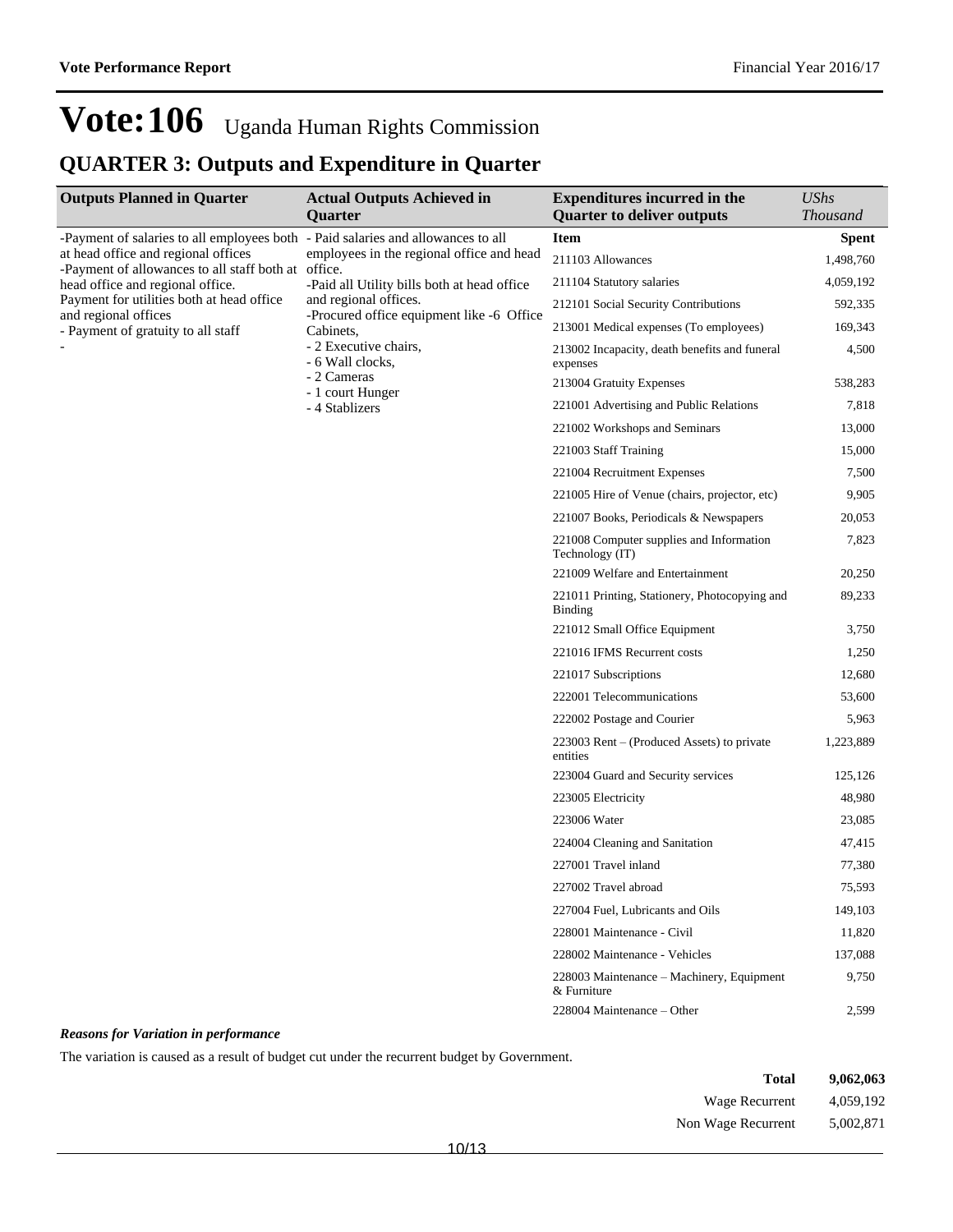## **QUARTER 3: Outputs and Expenditure in Quarter**

| <b>Expenditures incurred in the</b><br><b>Outputs Planned in Quarter</b><br><b>Actual Outputs Achieved in</b><br><b>Quarter to deliver outputs</b><br>Quarter |  | <b>UShs</b><br>Thousand        |                  |
|---------------------------------------------------------------------------------------------------------------------------------------------------------------|--|--------------------------------|------------------|
|                                                                                                                                                               |  | AIA                            | $\boldsymbol{0}$ |
| <b>Capital Purchases</b>                                                                                                                                      |  |                                |                  |
| Output: 77 Purchase of Specialised Machinery & Equipment                                                                                                      |  |                                |                  |
|                                                                                                                                                               |  | <b>Item</b>                    | <b>Spent</b>     |
|                                                                                                                                                               |  | 312202 Machinery and Equipment | 60,963           |
| <b>Reasons for Variation in performance</b>                                                                                                                   |  |                                |                  |
|                                                                                                                                                               |  |                                |                  |
|                                                                                                                                                               |  | <b>Total</b>                   | 60,963           |
|                                                                                                                                                               |  | Wage Recurrent                 | $\mathbf{0}$     |
|                                                                                                                                                               |  | Non Wage Recurrent             | 60,963           |
|                                                                                                                                                               |  | $A I\!A$                       | $\boldsymbol{0}$ |
| Output: 78 Purchase of Office and Residential Furniture and Fittings                                                                                          |  |                                |                  |
|                                                                                                                                                               |  | <b>Item</b>                    | <b>Spent</b>     |
|                                                                                                                                                               |  | 312203 Furniture & Fixtures    | 102,452          |
| <b>Reasons for Variation in performance</b>                                                                                                                   |  |                                |                  |
|                                                                                                                                                               |  | <b>Total</b>                   | 102,452          |
|                                                                                                                                                               |  | Wage Recurrent                 | $\boldsymbol{0}$ |
|                                                                                                                                                               |  | Non Wage Recurrent             | 102,452          |
|                                                                                                                                                               |  | AIA                            | $\boldsymbol{0}$ |
|                                                                                                                                                               |  | <b>Total For SubProgramme</b>  | 9,293,963        |
|                                                                                                                                                               |  | Wage Recurrent                 | 4,059,192        |
|                                                                                                                                                               |  | Non Wage Recurrent             | 5,234,771        |
|                                                                                                                                                               |  | AIA                            | $\boldsymbol{0}$ |
|                                                                                                                                                               |  | <b>GRAND TOTAL</b>             | 9,293,963        |
|                                                                                                                                                               |  | Wage Recurrent                 | 4,059,192        |
|                                                                                                                                                               |  | Non Wage Recurrent             | 5,234,771        |
|                                                                                                                                                               |  | GoU Development                | $\boldsymbol{0}$ |
|                                                                                                                                                               |  | <b>External Financing</b>      | $\boldsymbol{0}$ |
|                                                                                                                                                               |  | AIA                            | $\boldsymbol{0}$ |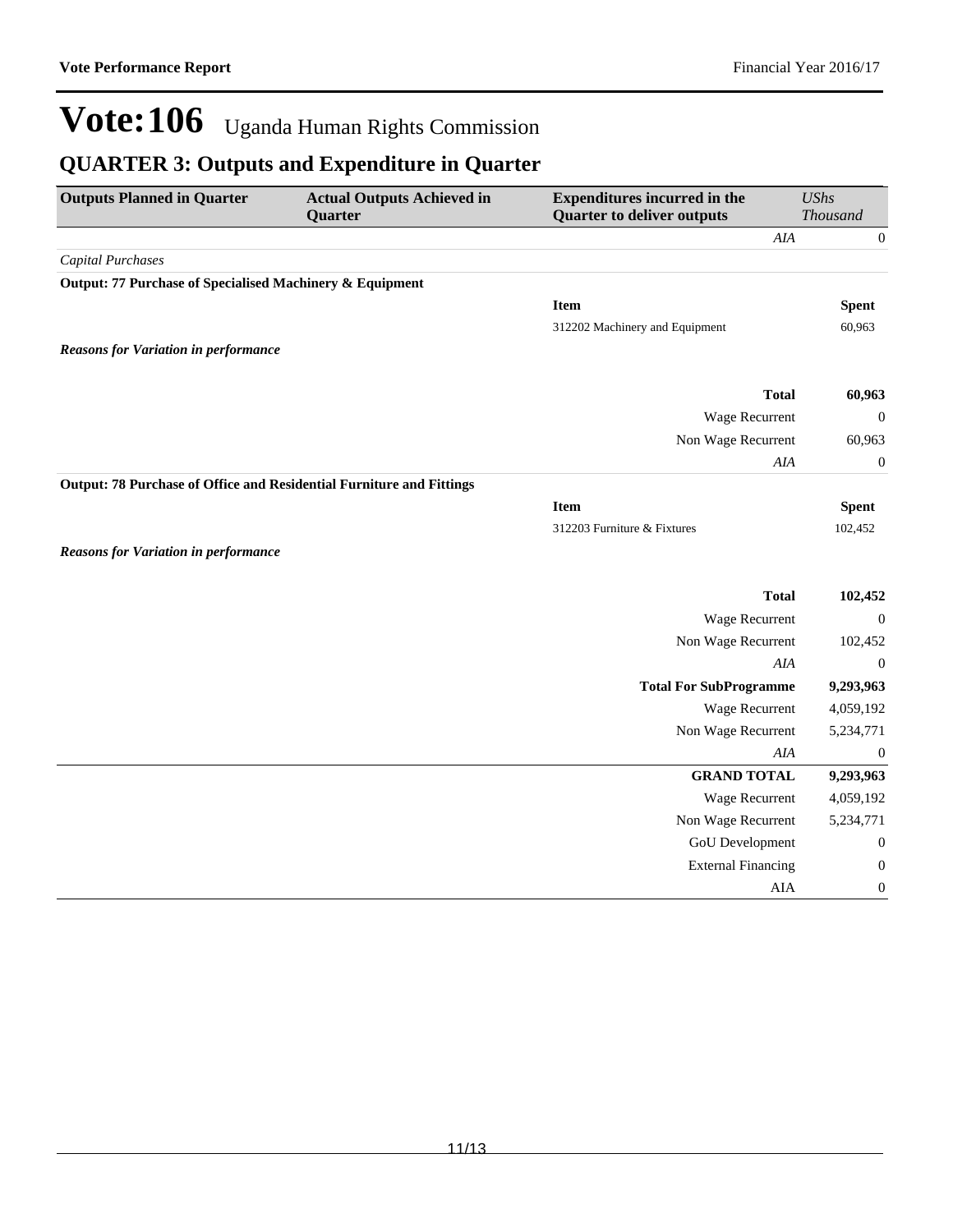*AIA 0 0 0*

## **Vote:106** Uganda Human Rights Commission **QUARTER 4: Revised Workplan**

*UShs Thousand* **Planned Outputs for the Quarter Estimated Funds Available in Quarter (from balance brought forward and actual/expected releaes)**

#### **Program: 53 Protection and Promotion of Human Rights**

*Recurrent Programmes*

#### **Subprogram: 01 Statutory**

#### *Outputs Provided*

#### **Output: 02 Human rights education**

| Backstoping at regional offices                                                                                        | <b>Item</b>          |                           | <b>Balance b/f</b> | <b>New Funds</b> | <b>Total</b> |
|------------------------------------------------------------------------------------------------------------------------|----------------------|---------------------------|--------------------|------------------|--------------|
| -Mentoring staff at regional office on how to handle libraries<br>- Subscribe to on line library and academic journals | 221017 Subscriptions |                           | 25,785             | $\mathbf{0}$     | 25,785       |
|                                                                                                                        | 223005 Electricity   |                           | 840                | $\mathbf{0}$     | 840          |
|                                                                                                                        | 227001 Travel inland |                           | (1,388)            | $\mathbf{0}$     | (1,388)      |
|                                                                                                                        |                      | <b>Total</b>              | 25,237             | $\overline{0}$   | 25,237       |
|                                                                                                                        |                      | <b>Wage Recurrent</b>     | 0                  | 0                | $\theta$     |
|                                                                                                                        |                      | <b>Non Wage Recurrent</b> | 89,457             | 0                | 89,457       |
|                                                                                                                        |                      | AIA                       | 0                  | 0                | 0            |
|                                                                                                                        |                      |                           |                    |                  |              |

#### **Output: 05 Administration and support services**

| -Payment of salaries to all employees both at head office and Item                                   |                                                       | <b>Balance b/f</b> | <b>New Funds</b> | <b>Total</b> |
|------------------------------------------------------------------------------------------------------|-------------------------------------------------------|--------------------|------------------|--------------|
| regional offices<br>-Payment of allowances to all staff both at head office and<br>regional office.  | 211103 Allowances                                     | 26,131             | $\boldsymbol{0}$ | 26,131       |
|                                                                                                      | 211104 Statutory salaries                             | 134,147            | $\boldsymbol{0}$ | 134,147      |
| Payment for utilities both at head office and regional offices<br>- Payment of gratuity to all staff | 212101 Social Security Contributions                  | 78,520             | $\mathbf{0}$     | 78,520       |
|                                                                                                      | 213004 Gratuity Expenses                              | 217                | $\boldsymbol{0}$ | 217          |
|                                                                                                      | 221002 Workshops and Seminars                         | 5,000              | $\boldsymbol{0}$ | 5,000        |
|                                                                                                      | 221005 Hire of Venue (chairs, projector, etc)         | 8,095              | $\mathbf{0}$     | 8,095        |
|                                                                                                      | 221007 Books, Periodicals & Newspapers                | 1,195              | $\boldsymbol{0}$ | 1,195        |
|                                                                                                      | 221011 Printing, Stationery, Photocopying and Binding | 840                | $\mathbf{0}$     | 840          |
|                                                                                                      | 221016 IFMS Recurrent costs                           | 1,250              | $\boldsymbol{0}$ | 1,250        |
|                                                                                                      | 221017 Subscriptions                                  | 850                | $\mathbf{0}$     | 850          |
|                                                                                                      | 222001 Telecommunications                             | 7,567              | $\mathbf{0}$     | 7,567        |
|                                                                                                      | 223002 Rates                                          | 2,700              | $\boldsymbol{0}$ | 2,700        |
|                                                                                                      | 223003 Rent – (Produced Assets) to private entities   | 186,208            | $\mathbf{0}$     | 186,208      |
|                                                                                                      | 223004 Guard and Security services                    | 6,124              | $\mathbf{0}$     | 6,124        |
|                                                                                                      | 224004 Cleaning and Sanitation                        | 6,030              | $\mathbf{0}$     | 6,030        |
|                                                                                                      | 225001 Consultancy Services- Short term               | 100,000            | $\mathbf{0}$     | 100,000      |
|                                                                                                      | 227001 Travel inland                                  | 2,604              | $\mathbf{0}$     | 2,604        |
|                                                                                                      | 227004 Fuel, Lubricants and Oils                      | 99                 | $\mathbf{0}$     | 99           |
|                                                                                                      | 228002 Maintenance - Vehicles                         | 10,925             | $\mathbf{0}$     | 10,925       |
|                                                                                                      | <b>Total</b>                                          | 578,500            | $\mathbf{0}$     | 578,500      |
|                                                                                                      | <b>Wage Recurrent</b>                                 | 134,147            | 0                | 134,147      |
|                                                                                                      | <b>Non Wage Recurrent</b>                             | (374, 424)         | 0                | (374, 424)   |

12/13